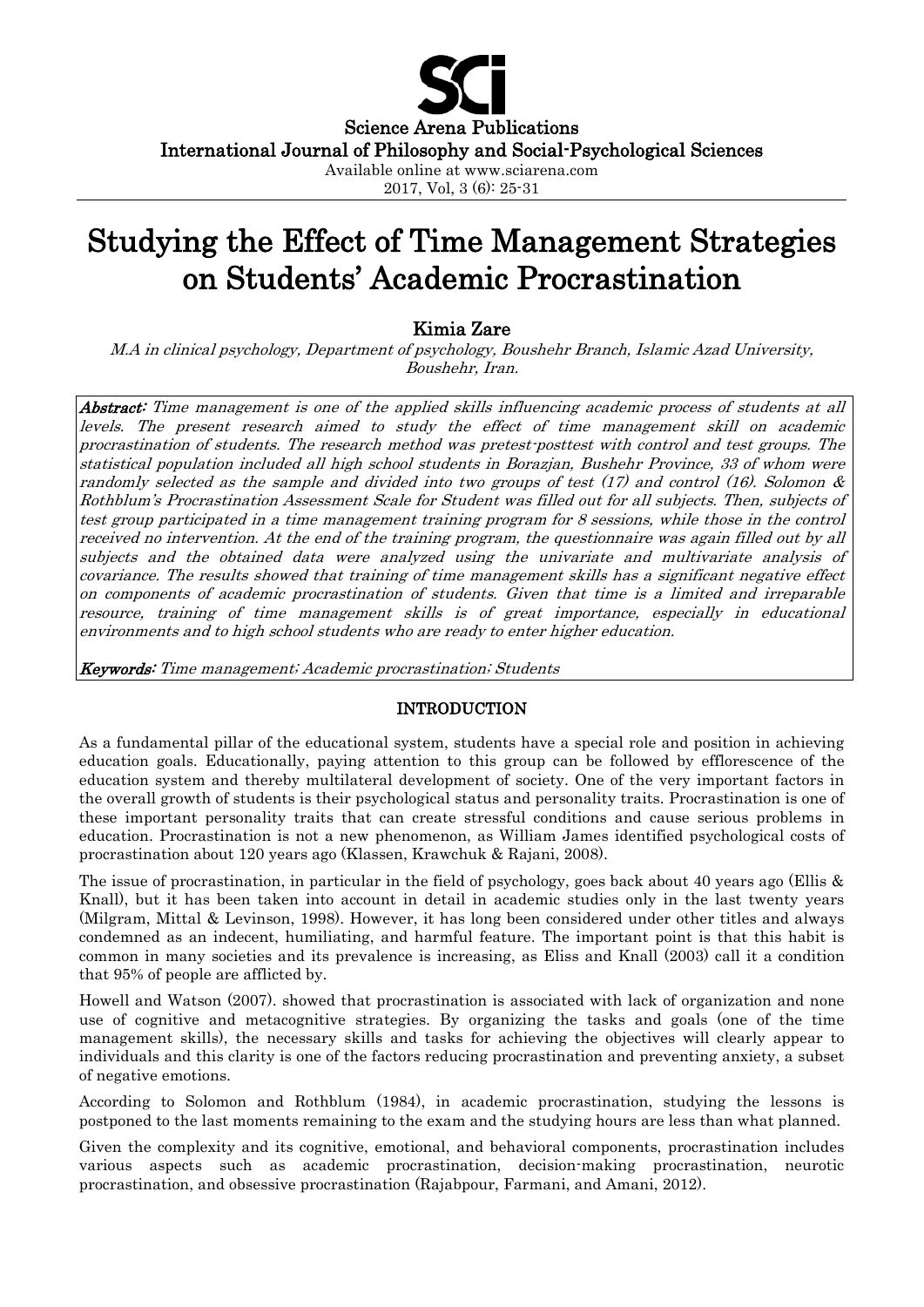The situation in which students postpone their academic tasks include procrastination in homework preparation and presentation, project completion, doing homework, and even preparing for the exam (Hossein & Sultan, 2010).

In fact, procrastination is defined as delaying or postponing an action one was expected to do. In this case, since he/she has not done it and is committed to do it, he/she experiences a level of anxiety caused by procrastination Rohrbaugh (2006).

Rosario, Costa, and Nunez (2009) state that although procrastination may occur in all activities of daily living, its frequency in doing homework is higher.

Procrastination is influenced by different factors such as low self-confidence, lack of planning, inability in time management, fear of failure, sense of humiliation, having difficulty in starting the works, anxiety, and depression. In addition, although overeating, physical inactivity, and smoking have pervasive aspects and people are aware of their harms, they do not care about them (Farjad, 1996).

Procrastination behaviors among learners make them unable to show their real capabilities in the learning process. Therefore, understanding procrastination behaviors can facilitate the application of necessary skills for dealing with such behaviors (Kagan, Cakir, & Kandermir, 2010).

In other words, procrastination behavior may be the result of motivational factors, and the motivation of evading responsibility is considered an emotional strategy to cope with some situations. The main reason for procrastinators is often trying to evade responsibility (Ellis & Knall, translated by Farjad, 2011).

Procrastination is one of the possible variables impeding academic achievement of students, which has been accepted in the absence of self-regulation function and behavioral tendency to delay what is necessary to achieve the goal (Ellis & Knall, quoted in Hosseinin & Khayyer, 2009).

Proper time management is a key factor in the success of any purposeful activity, what much attention has not been paid to. Time management is something more than running activities over time. Time management is some sort of self-management and includes skills such as planning, organization, execution, and control (Javaherizadeh, 2005).

Time management, in fact, is life management, personal management, and self-management. Individuals who value themselves act carefully in allocation of time to their works and think about it many times. The better the time management they apply, the more value they consider for themselves and their lives. Time management means self-management and taking time and not allowing the affairs and events to steer you. Time Management shows that how works should be done more effectively and consciously not harder or longer (Veechio, 2000).

A common feature among the definitions of time management is behavioral planning for decision-making about doing works, prioritization of tasks, and effective management of potential interruptions (Claessens, Van Eerde, Rutte, & Roe, 2004-2007). As one of the most important skills of each student to achieve academic success and achievement (Collins and Donald, 2010), time management means taking control of your time and work instead of being guided by incidents and affairs. Prioritization of works is of special importance in time management (Faerner, 1995). One of the principles of this training is the principle of 20/80. This means that 20% of time should be used for doing 80% of works. Success in proper time management depends on recognizing the important works (Tracy, 2000). Given that time is a limited and irreparable resource, training of time management skills is of great importance, especially in educational environments, because time management affects students' activities. It seems that optimal use of time in learning, influenced by selection of managerial practices, motivate students to present better performance (Baldrige, 2007).

Alec Mackenzie, in an article titled "Time Management from the Original", talks about principles of management in general and time management in particular. He states that most managers and students do not know the basics of time management. An important principle that should be taken into account not only in time management but also in management is to avoid realism and absolutism. No matter how carefully people do their works, a perfect result will not be achieved. Therefore, managers, instead of obsession, should fulfil their responsibilities in a standard level. In fact, the quintessence of time management is to spend the best times on doing the most important works in order to achieve the most favorable results (Mackenzie, 2006, quoted in Hashemi, 2011).

Perrin et al. (2011), quoted in Sobhi et al. (2014), showed that frequent deadlines can significantly reduce academic procrastination among students, because frequent deadlines put students under slight pressure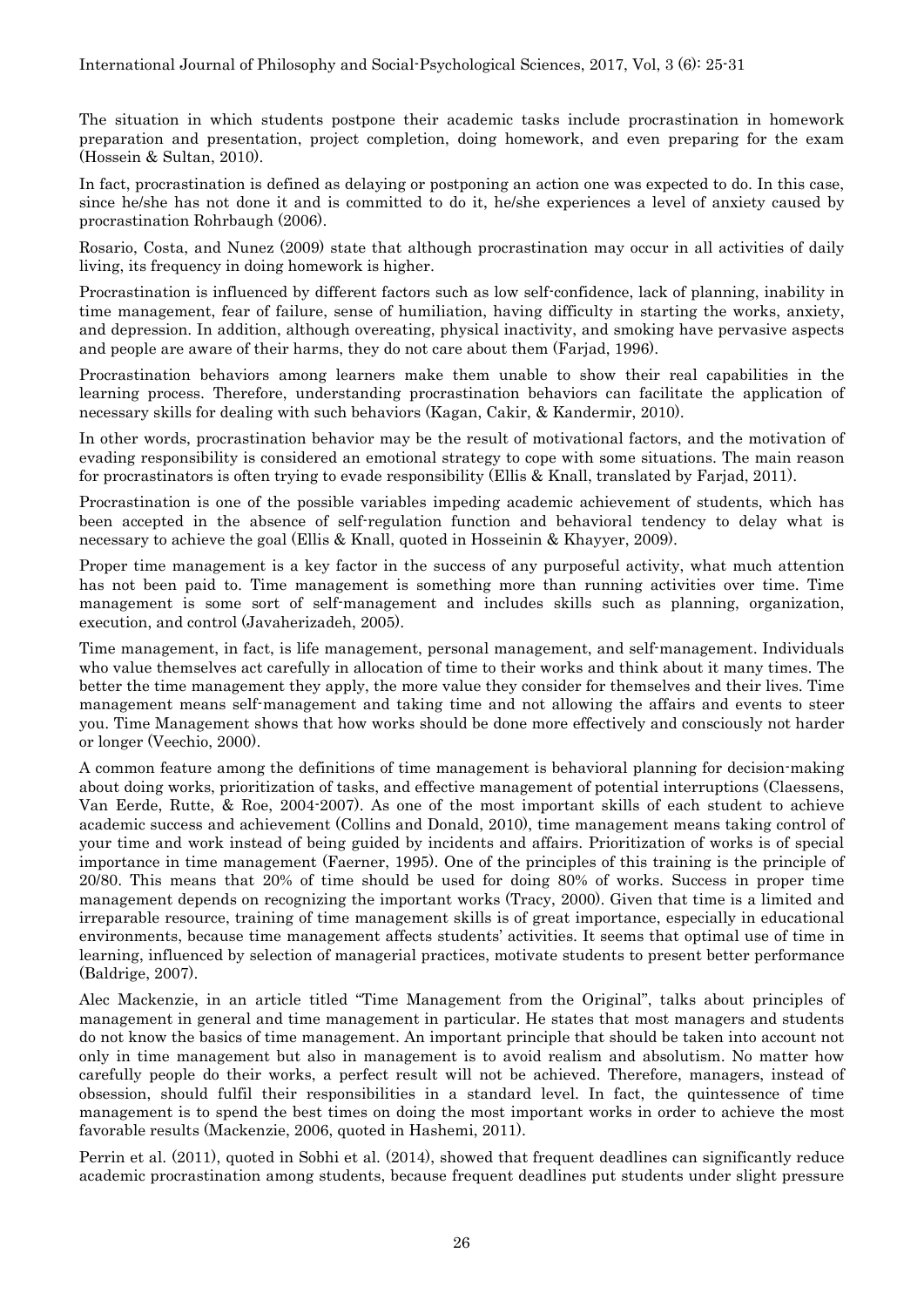to get things done on time and this causes an increase in arousal which directs individuals towards completion of works and fulfilment of tasks in a specified time. When a deadline is determined to a work, it creates motivation and commitment in someone to finish a task at the expected time.

The high percentage of academic failure among students, huge annual spending on repeating the previously selected courses, psychosocial vulnerability of students, non-highlighting the role of these variables in students' academic procrastination, and some strong and significant findings of studies reveal the importance and necessity of the present research. Although procrastination is one of the serious problems of students and other learners in educational environments, it has not been explained as a fact and, as a result, challenges researchers of behavioral sciences.

Jale , Aynur, and Phillies (2010), in a study titled "Effect of time management on improving the mental state of student teachers", found that there is a positive relationship between planning (one of the components of time management) and improvement of mental state of student teachers.

Goal setting and planning are other skills of time management. One of the most important problems and issues that direct individuals towards procrastination is the inability to abstain from immediate pleasures. There are pieces of evidence indicating that postponement of immediate pleasures is associated with the use of self-regulation, voluntary strategies, and other ways that students apply to continue their efforts to achieve their ends (Zhang, Karabenick, and Maruno, 2011).

Since students do not correctly use their time in learning process and face problems in academic timing and also as academic success is one of the essential components ensuring their progress in life, time management is a preventive approach which brings self-regulation and progress for learners through a series of processes. In addition, it is some sort of functional result which helps students regulate their current and future learnings and academic performance (Weinstein, 1994).

Time management provides us with new methods to view interrelated and prioritized works with a different perspective. It also creates more opportunities to be creative and allows us to do work without the pressure of time shortage and hurry, so that we will have more leisure time and can spend more time on items that provide physical and mental health such as being with our family, hiking, and so on. In this case, we can regularly achieve our goals with greater stability and consistency and our life will find its genuine meaning (Khaki, 2007).

With a review of the published studies in this field, it can be found that there are few studies on the effectiveness of time management trainings. Specifically, in some limited studies conducted in the field of time management training, no comprehensive and multidimensional research has been carried out on high school students. Hence, the present research aims to study the effect of time management on academic procrastination of high school students. The main research hypothesis is as follows:

Time management training affects academic procrastination of high school students.

## Methodology

#### Research design and method:

The research method was pretest-posttest with control and test groups. The statistical population included all high school students of Borazjan, Bushehr Province in academic year 2015-2016. In this study, multistage random sampling and then random sampling methods were used. For this purpose, all districts of education were listed and then one of the districts, one high school in that district, one class in that school, and some of the students out of the class were randomly selected. Subjects were randomly divided into two groups of test and control. Both groups participated in the pretest including Solomon & Rothblum's Procrastination Assessment Scale for Student. Then, subjects of test group participated in a time management training program for 8 sessions, while those in the control received no intervention. At the end of the training program, the questionnaire was again filled out by all subjects as the posttest.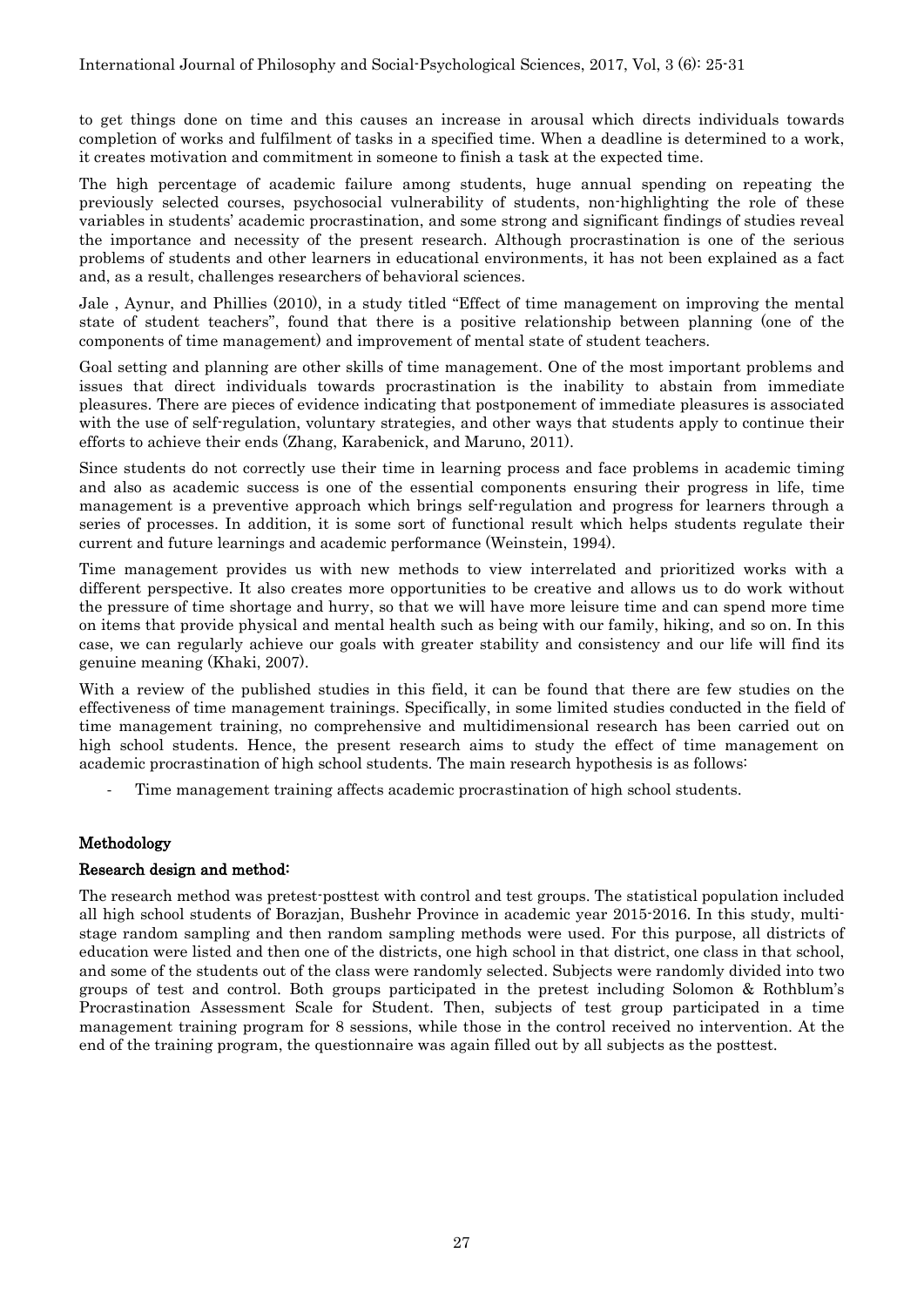| Posttest                | Time<br>management |
|-------------------------|--------------------|
| Independent<br>variable | Test group         |
| Pretest                 | Control group      |
| Groups                  |                    |

Table 1: Diagram of experimental design

### Statistical population, sample, sampling method, and sample size:

The statistical population in this group included all high school students of Borazjan, Bushehr Province in academic year 2015-2016 (3262). The sample included 33 female high schools who were randomly selected and divided into two groups of test (17) and control (16). Due to displacement and absence on the posttest day, 2 subjects were excluded from the control group.

### Measurement tool:

The tool used in this study for data collection was Solomon & Rothblum's Procrastination Assessment Scale for Student. This scale measures procrastination in three areas of preparation for exam in 8 items, preparation for homework in 11 items, and preparation for the end-of-term report in 8 items. This scale consists of 21 items and 6 other items were added for measuring two features of discomfort of procrastination and desire to change the habit of procrastination. Therefore, the final questionnaire used in this study consisted of 27 items. The respondents expressed their agreement or disagreement with each item by choosing one of the choices of rarely (1), sometimes (2), often (3), and always (4). In addition, items 2, 4, 6, 11, 15, 16, 21, 23, and 25 were scored inversely. Cronbach' alpha coefficient was obtained 0.86 for this scale. Cronbach's alpha coefficient for three areas of this scale was obtained 0.84, 0.85, and 0.76, respectively, by (unknown) (2004). It is noteworthy that, at the proposal of the scale developer, the last six items related to discomfort of procrastination and desire to change the habit of procrastination were excluded from the assessment of validity and reliability. However, in order to confirm the validity of the first 21 items, factor analysis and item-total score correlation methods were used. In the preliminary study for factor analysis, values of KMO and chi-square in Bartlett's test of sphericity were obtained 0.88 and 2158.384 which are significant at a level of 0.0001. This indicates the adequacy of the sample and variables selected for factor analysis. Finally, the reliability of this scale was studied by Dehghan (2008), quoted in Alimadad (2009), and its Cronbach's alpha coefficient was obtained equal to 0.79. This shows that the reliability of this scale is at an acceptable level.

#### Research method

Table 2: Educational content of time management used in this study derived from practical and effective implications of group practice of time management is as follows

| <b>Session</b> | Content of activity                                                                                                                                                                                                                                                                                                                     |  |
|----------------|-----------------------------------------------------------------------------------------------------------------------------------------------------------------------------------------------------------------------------------------------------------------------------------------------------------------------------------------|--|
|                | Meeting the group members and a semi-formal introduction, Establishment of good<br>relationships asking the ideas of members for changing the class arrangement, Preparation and<br>admission for pretest, Conducting the pretest for both groups                                                                                       |  |
| $\overline{2}$ | Description of the rules (only for the test group), Explanation about process of sessions and<br>general trend of content, Description of the importance of time management, A brief description<br>of the uses of this ability, External manifestation of individuals with this ability, Definition and<br>importance of the objective |  |
| 3              | Review of previous content, Training of focus on target, Training of addressing the target of the<br>same priority, Practical execution of urgent and prioritized targets, Identification of valueless<br>targets                                                                                                                       |  |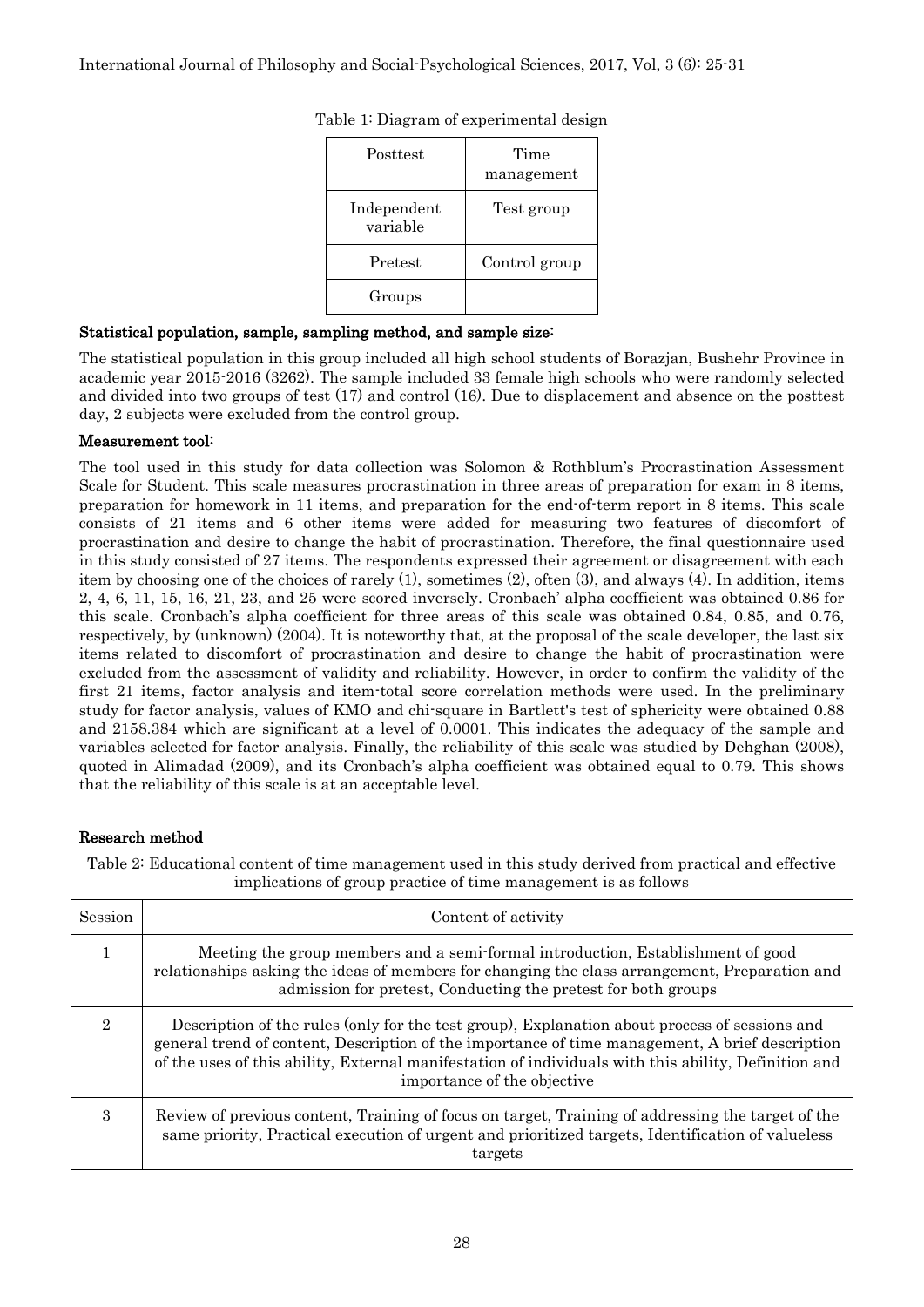| 4 | Review of types of targets, Creating motivation for planning and nature of useful programs,<br>Definition of Pareto principle (80/20), Training in the use of the Pareto principle, Practical<br>assignment on the Pareto principle |
|---|-------------------------------------------------------------------------------------------------------------------------------------------------------------------------------------------------------------------------------------|
| 5 | Checking assignments on the Pareto principle, Training on long-term, mid-term, and short-term<br>planning, Practical execution of various types of planning as a trial                                                              |
| 6 | Review of various types of planning, Definition of positive thinking, Training on practices of<br>positive thinking, Definition of vision of success, Practical training of perceived vision of success                             |
| 7 | Review of training contents taught in previous sessions, Definition of discipline and its various<br>types, Definition of environmental and mental discipline, Definition and training on controlling<br>time wasters               |
| 8 | Conclusion of the training sessions and review of contents, Conducting the posttest for both<br>groups                                                                                                                              |

### RESULT

Research hypothesis: Time management training affects academic procrastination of high school students.

In order to test this hypothesis, analysis of covariance was used. The results showed that after adjusting the effect of pretest, the effect of time management training on procrastination was significant. Eta coefficient indicates that 18.6% of variance of procrastination is explained by time management training. Parameter estimation also suggests that the effect size of time management on procrastination is significant, as time management causes an increase in procrastination by 2.04 to 16.41 units.

Table 3: Comparison of test and control groups in terms of procrastination

| Group(I)        | Standard error     |
|-----------------|--------------------|
| Statistic       | Significance level |
| Group(J)        | Test group         |
| Mean difference | Control group      |

Comparison between the groups shows that there is a significant difference between them in procrastination at a level of P<0.01.

| Statistic                 | Minimum       |
|---------------------------|---------------|
| Group                     | Maximum       |
| Mean                      | Test group    |
| Standard error            | Control group |
| Confidence level<br>(95%) |               |

Table 5: Adjusted mean values of procrastination

Adjusted mean values also indicate that mean value of procrastination in test group is equal to 75.29. At a confidence level of 95%, it can be stated that mean procrastination of students in test group ranges between 70.30 and 80.27. In addition, mean value of procrastination in control group is equal to 84.51. At a confidence level of 95%, it can be stated that mean procrastination of students in control group ranges between 79.37 and 89.65.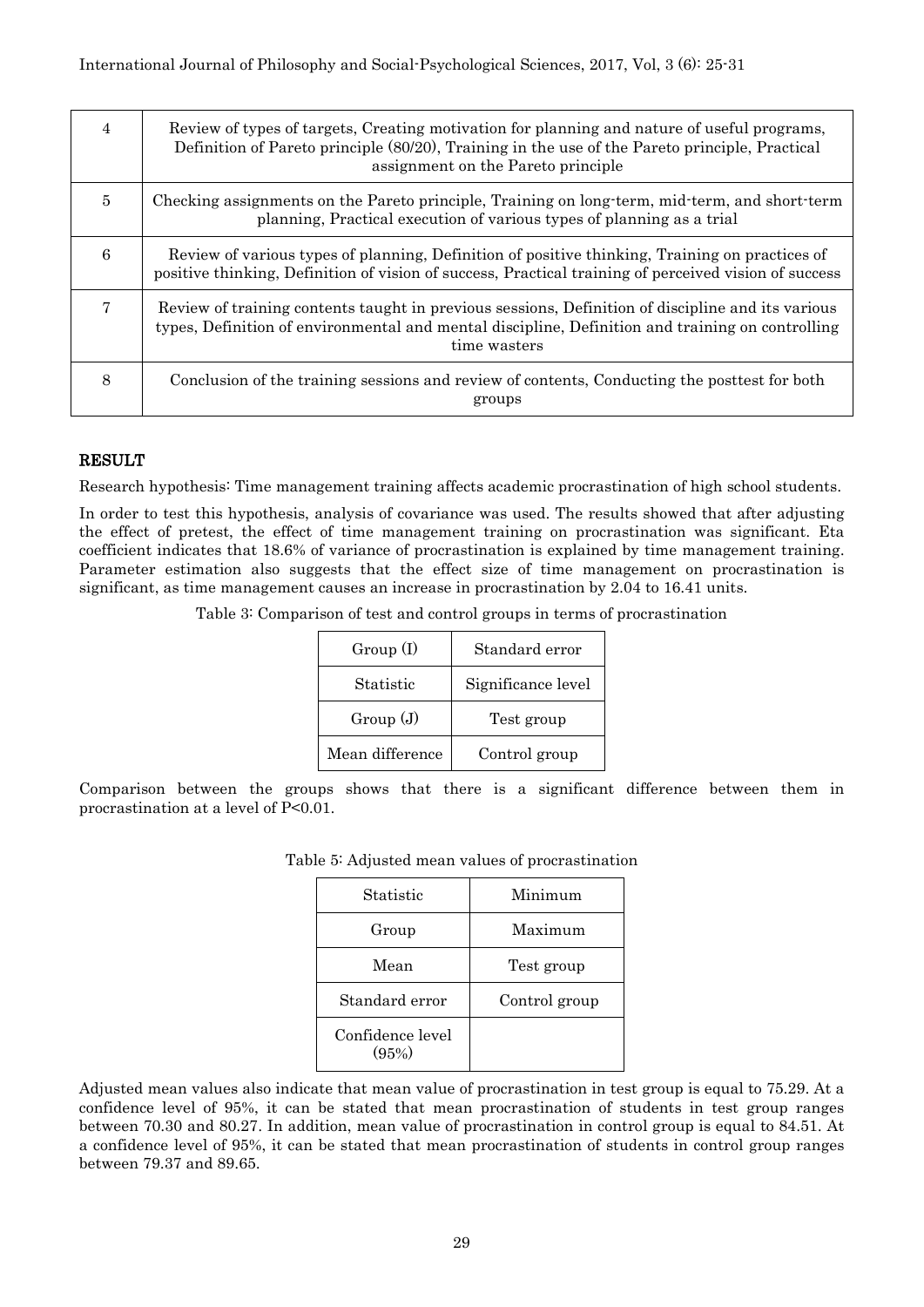#### Discussion and conclusion

According to statistical findings, procrastination off students may be reduced by 2.04-16.41 units with the help of time management training. In addition, according to tables 4 and 5, mean value of procrastination in test and control groups was 75.29 and 84.51, respectively, and the difference between them was obtained -9.22. Comparison between the groups suggests that the effect of time management training on reduction of procrastination is significant at a level of P<0.01.

The findings of Perrin et al. (2011) and Gharamaleki et al. (2014) showed that there is a significant negative association between time management training and procrastination among students, which is consistent with the results of the present study. As an explanation to this hypothesis, it can be stated that procrastinating students are not able to correctly manage and appropriately control time and spend their time on unnecessary activities or activities with early and short-term results. Therefore, these problems exactly reveal the lack of time management solutions including timing for each activity in each target. Perfectionism is another reason for procrastination. This group of people follow a behavioral pattern of "do's and don'ts". As they doubt their abilities for taking responsibilities, setting deadlines is a way of solving this problem. The findings show that students can achieve theoretical and practical awareness about how to control and reduce the dysfunctional behavior of procrastination through acquiring the time management skills. This learning firstly begins with discovering the problem of procrastination. Then, one accepts his/her inappropriate behavior and starts to run management skills. After experiencing success in reducing procrastination, this process accelerates.

#### Recommendations

Considering the role and positive impact of time management training on procrastination and acceptable level in reduction of procrastination components, it is recommended that such training programs to be continuously run in elementary schools. In the field of management excellence, as a comprehensive program for advancement of the Sixth Development Program in schools, time management training can be institutionalized in in objectives of this program. With training and remembering the symptoms and complications of procrastination to teachers of elementary schools before the start of the school year, they can transfer the points to students in short sentences and brief phrases at the beginning and end of the classroom. It is also recommended that the methods of goal setting for the start of planning to be provided in brief sentences at the beginning of high school textbooks, so that students can consistently review the entries. Given the prevalence of procrastination and significant impact of time management on this variable, it is recommended that parents of students to be trained on ways of knowing and controlling procrastination in weekly sessions. To learn more about time management in the process of teaching and learning, it is also recommended that on-the-job training courses to be held for teachers of all educational levels. In addition, regional seminars and qualitative and quantitative understanding of research findings can be beneficial in line with the improvement of the education system.

#### References

- Baldrige. K. P.; 2007; Learning and Studying Methods; translated by Seif. A. A. (2008); Tehran, Dana Publication.
- Ellis. A, Knall. J. W.; 2003; Psychology of Overcoming Procrastination; translated by Farrjad. M. A.; Tehran, Roshd Publication.
- Ellis. A, Knall. J. W.; 2011; Psychology of Overcoming Procrastination; translated by Farriad. M. A.; Tehran, Roshd Publication.
- Faerner. J; 1995; Applied Management of Time and Performance; translated by Javaherizadeh. N (2002); Tehran, Pazhouhesh Press.
- Farjad. M. A.; 1996; Psychology of Overcoming Procrastination; Tehran, Roshd Publication.
- Gharamaleki. N, Hajilou. N, Babaei. K; 2014; The effect of training time management skills on procrastination of students; Journal Psychological Methods and Models, Vol. 4, No. 15; pp. 91-102.
- Hashemi. Z, Latifian. M; 2011; The relationship between five factors of personality and learning styles among male and female students of faculties of Humanities and Engineering of Shiraz University; Journal of Educational Psychology, 6 (10); pp. 91-114.